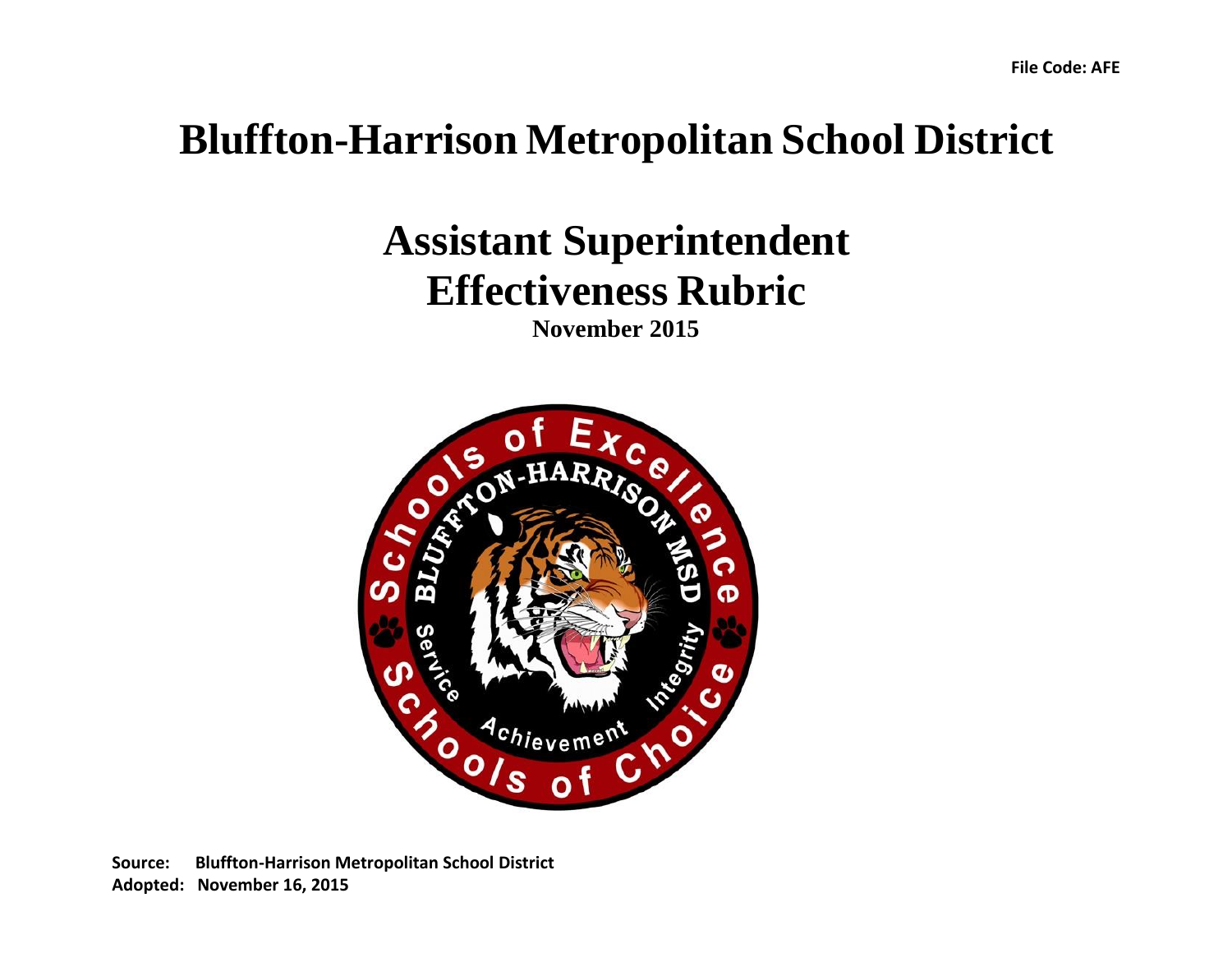## **Domain 1: Human Capital Manager**

|       | 1.1 Leadership<br>The administrator leads and manages department by effectively hiring, supervising and evaluating staff in a timely and productive manner. |                                                                                                                                                         |                                                                                                      |                                                                                                            |                                                                                                      |  |
|-------|-------------------------------------------------------------------------------------------------------------------------------------------------------------|---------------------------------------------------------------------------------------------------------------------------------------------------------|------------------------------------------------------------------------------------------------------|------------------------------------------------------------------------------------------------------------|------------------------------------------------------------------------------------------------------|--|
|       | <b>Indicator</b>                                                                                                                                            | <b>Highly Effective (4)</b>                                                                                                                             | <b>Effective</b> (3)                                                                                 | <b>Improvement Necessary (2)</b>                                                                           | Ineffective (1)                                                                                      |  |
| 1.1.1 | The administrator<br>effectively leads and<br>manages<br>department.                                                                                        | The administrator<br>consistently leads and<br>manages department and<br>builds capacity in others.                                                     | The administrator consistently<br>leads and manages department.                                      | The administrator occasionally<br>manages and leads department.                                            | The administrator rarely manages<br>or leads department.                                             |  |
| 1.1.2 | The administrator<br>effectively recruits,<br>hires, assigns and<br>retains staff who are<br>service oriented.                                              | The administrator<br>consistently recruits, hires,<br>assigns and retains staff who<br>are service oriented.                                            | The administrator usually recruits,<br>hires, assigns and retains staff<br>who are service oriented. | The administrator occasionally<br>recruits, hires, assigns and retains<br>staff who are service oriented.  | The administrator rarely recruits,<br>hires, assigns and retains staff who<br>are service oriented.  |  |
| 1.1.3 | The administrator<br>effectively evaluates<br>staff in a timely<br>manner.                                                                                  | The administrator<br>consistently evaluates staff<br>on time and offers areas of<br>growth and improvement.                                             | The administrator consistently<br>evaluates staff.                                                   | The administrator evaluates staff<br>but not always in a timely<br>manner.                                 | The administrator does not<br>evaluate staff in a timely manner.                                     |  |
| 1.1.4 | The administrator<br>meets deadlines.                                                                                                                       | The administrator always<br>meets deadlines.                                                                                                            | The administrator meets most<br>deadlines.                                                           | The administrator is late more<br>than on time for deadlines.                                              | The administrator rarely meets<br>deadlines.                                                         |  |
| 1.1.5 | The administrator<br>plans and executes<br>professional<br>development<br>opportunities.                                                                    | The administrator<br>consistently plans and<br>executes department based<br>professional development<br>opportunities and builds<br>capacity in others. | The administrator consistently<br>plans and executes department<br>based professional development.   | The administrator occasionally<br>plans and executes department<br>based professional development.         | The administrator rarely plans or<br>executes department based<br>professional development.          |  |
|       | <b>1.2 Interpersonal Skills</b>                                                                                                                             |                                                                                                                                                         |                                                                                                      |                                                                                                            |                                                                                                      |  |
|       | The administrator motivates staff creating a positive working and learning environment.                                                                     |                                                                                                                                                         |                                                                                                      |                                                                                                            |                                                                                                      |  |
| 1.2.1 | <b>Indicator</b><br>The administrator<br>positively motivates<br>staff.                                                                                     | <b>Highly Effective (4)</b><br>The administrator consistently<br>motivates staff in positive<br>ways.                                                   | <b>Effective (3)</b><br>The administrator usually<br>motivates staff in positive ways.               | <b>Improvement Necessary (2)</b><br>The administrator occasionally<br>motivates staff in positive ways.    | Ineffective (1)<br>The administrator rarely motivates<br>staff in positive ways.                     |  |
| 1.2.2 | The administrator<br>creates a positive<br>working and<br>learning<br>environment.                                                                          | The administrator consistently<br>creates a positive working and<br>learning environment.                                                               | The administrator creates a positive<br>working and learning environment.                            | The administrator occasionally<br>creates a positive working and<br>learning environment.                  | The administrator rarely creates a<br>positive working and learning<br>environment.                  |  |
| 1.2.3 | The administrator<br>uses sensitivity,<br>tactfulness and<br>integrity when<br>working with others.                                                         | The administrator consistently<br>uses sensitivity, tactfulness<br>and integrity when working<br>with others.                                           | The administrator uses sensitivity,<br>tactfulness and integrity when<br>working with others.        | The administrator occasionally use:<br>sensitivity, tactfulness and integrity<br>when working with others. | The administrator rarely uses<br>sensitivity, tactfulness and integrity<br>when working with others. |  |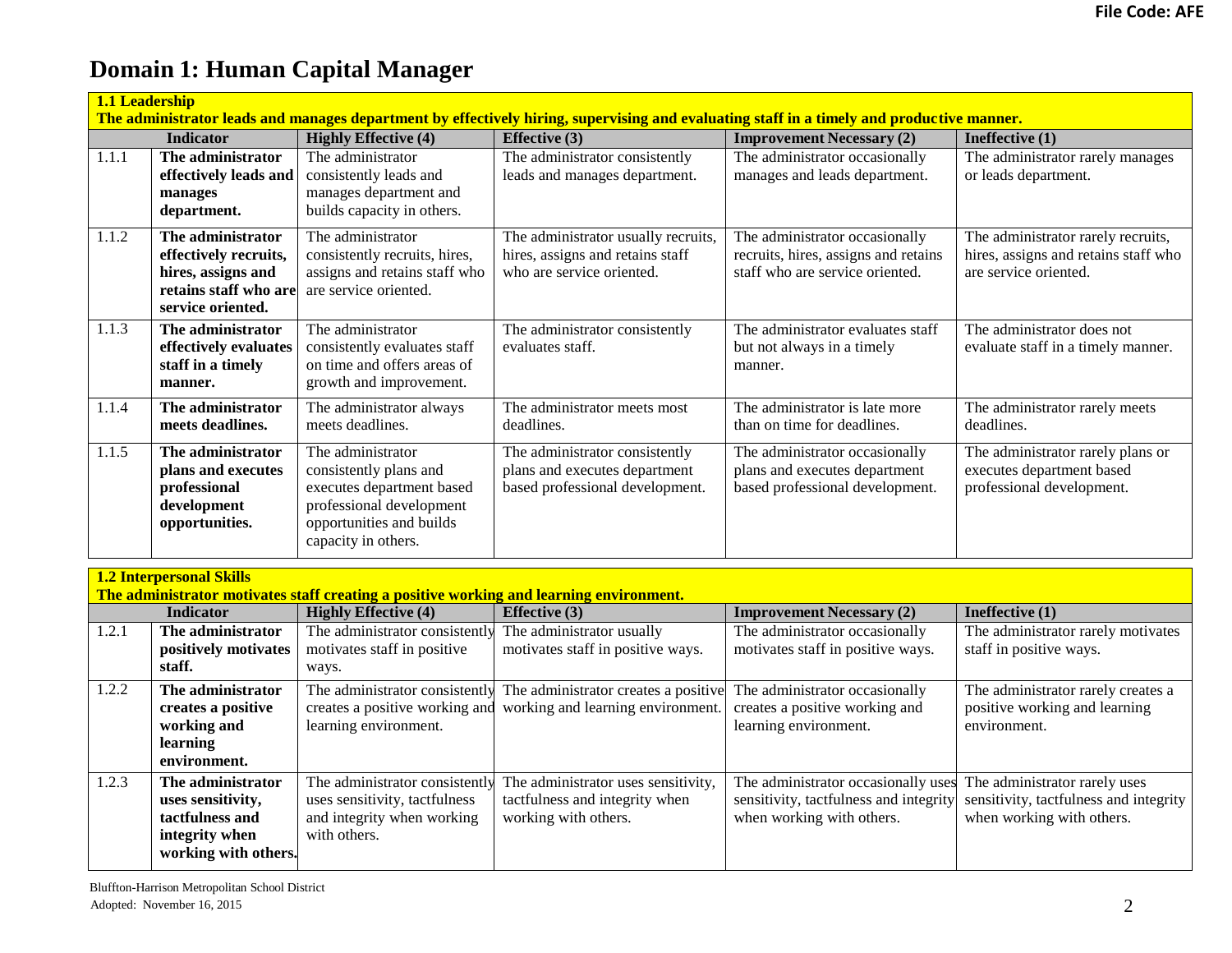### **Domain 2: Performance**

| <b>2.1 Problem Solving Ability</b><br>The administrator anticipates and solves problems while effectively facilitating necessary change.                            |                                                                                                             |                                                                                                                                                            |                                                                                                                        |                                                                                                                   |                                                                                              |  |
|---------------------------------------------------------------------------------------------------------------------------------------------------------------------|-------------------------------------------------------------------------------------------------------------|------------------------------------------------------------------------------------------------------------------------------------------------------------|------------------------------------------------------------------------------------------------------------------------|-------------------------------------------------------------------------------------------------------------------|----------------------------------------------------------------------------------------------|--|
|                                                                                                                                                                     | <b>Indicator</b>                                                                                            | <b>Highly Effective (4)</b>                                                                                                                                | <b>Effective</b> (3)                                                                                                   | <b>Improvement Necessary (2)</b>                                                                                  | Ineffective (1)                                                                              |  |
| 2.1.1                                                                                                                                                               | The administrator<br>anticipates and<br>solves problems.                                                    | The administrator<br>consistently anticipates and<br>solves problems and builds<br>the capacity in others.                                                 | The administrator anticipates<br>and solves problems.                                                                  | The administrator reacts to and<br>solves problems.                                                               | The administrator mostly reacts to<br>and rarely solves problems.                            |  |
| 2.1.2                                                                                                                                                               | The administrator<br>builds consensus<br>prior to<br>implementing<br>change.                                | The administrator<br>consistently builds<br>consensus with all<br>stakeholders prior to<br>implementing change.                                            | The administrator builds<br>consensus with most<br>stakeholders prior to<br>implementing change.                       | The administrator builds<br>consensus but not with a majority<br>of stakeholders prior to<br>implementing change. | The administrator rarely builds<br>consensus prior to implementing<br>change.                |  |
| <b>2.2 Communication Skills</b><br>The administrator effectively communicates and interacts with the administrative team, staff, and building level administrators. |                                                                                                             |                                                                                                                                                            |                                                                                                                        |                                                                                                                   |                                                                                              |  |
|                                                                                                                                                                     | <b>Indicator</b>                                                                                            | <b>Highly Effective (4)</b>                                                                                                                                | <b>Effective</b> (3)                                                                                                   | <b>Improvement Necessary (2)</b>                                                                                  | Ineffective (1)                                                                              |  |
| 2.2.1                                                                                                                                                               | The administrator<br>effectively<br>communicates and<br>interacts with the<br>administrative team.          | The administrator<br>consistently and effectively<br>communicates and interacts<br>with the administrative<br>team contributing to<br>discussions.         | The administrator consistently<br>and effectively communicates<br>and interacts with the<br>administrative team.       | The administrator occasionally<br>communicates and interacts with<br>the administrative team.                     | The administrator rarely<br>communicates or interacts with<br>the administrative team.       |  |
| 2.2.2                                                                                                                                                               | The administrator<br>effectively<br>communicates and<br>interacts with staff.                               | The administrator<br>consistently and effectively<br>communicates and interacts<br>with staff using active<br>listening skills.                            | The administrator consistently<br>and effectively communicates<br>and interacts with staff.                            | The administrator occasionally<br>communicates and interacts with<br>staff.                                       | The administrator rarely<br>communicates or interacts with<br>staff.                         |  |
| 2.2.3                                                                                                                                                               | The administrator<br>effectively<br>communicates and<br>interacts with<br>building level<br>administrators. | The administrator<br>consistently and effectively<br>communicates and interacts<br>with building level<br>administrators using active<br>listening skills. | The administrator consistently<br>and effectively communicates<br>and interacts with building level<br>administrators. | The administrator occasionally<br>communicates and interacts with<br>building level administrators.               | The administrator rarely<br>communicates or interacts with<br>building level administrators. |  |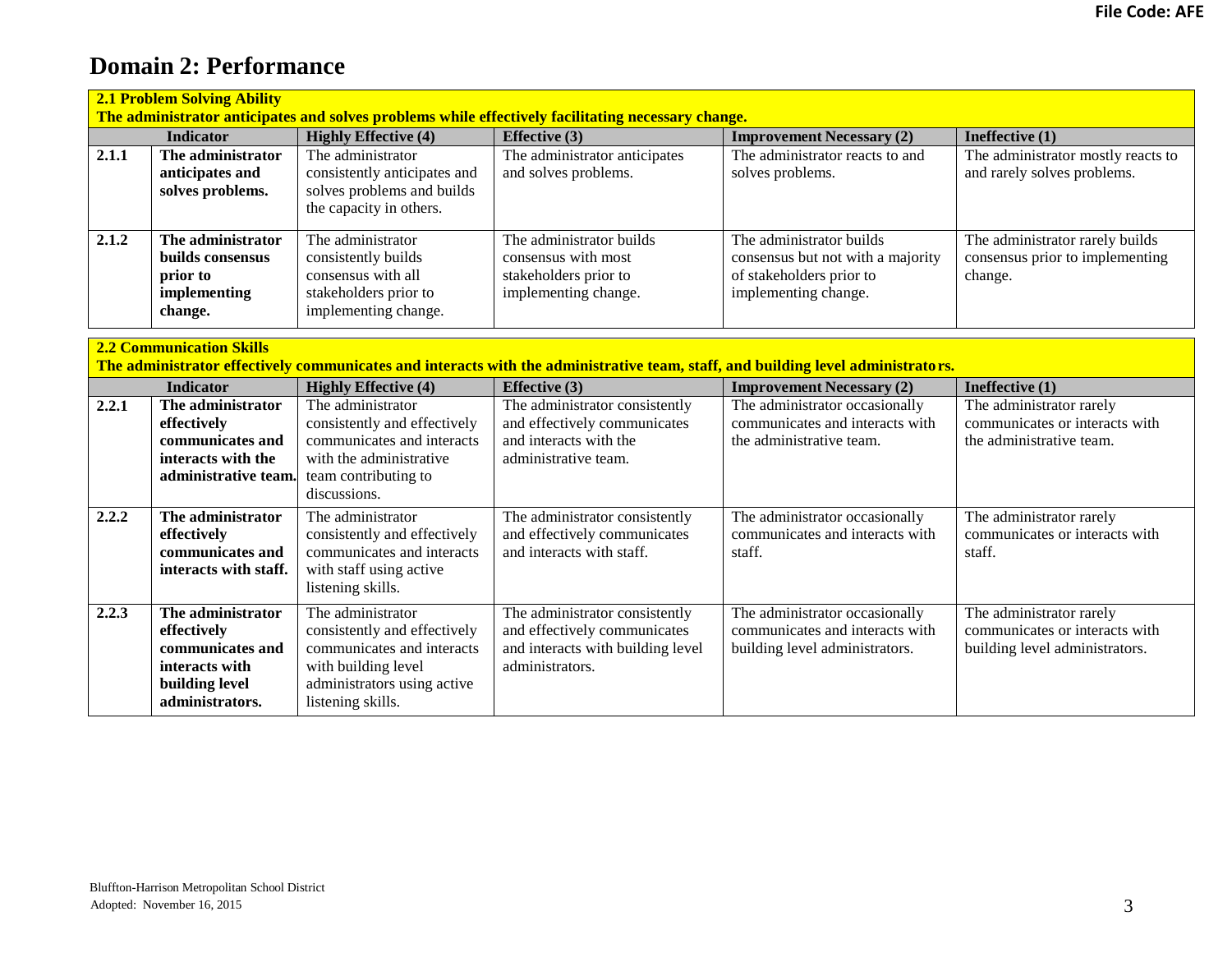| <b>2.3 Administrative Performances</b><br>The administrator supports the corporation mission and vision by coordinating and prioritizing department needs with the larger corporation needs. |                                                                                                                            |                                                                                                                            |                                                                                                                      |                                                                                                                                    |                                                                                                                            |
|----------------------------------------------------------------------------------------------------------------------------------------------------------------------------------------------|----------------------------------------------------------------------------------------------------------------------------|----------------------------------------------------------------------------------------------------------------------------|----------------------------------------------------------------------------------------------------------------------|------------------------------------------------------------------------------------------------------------------------------------|----------------------------------------------------------------------------------------------------------------------------|
|                                                                                                                                                                                              | <b>Indicator</b>                                                                                                           | <b>Highly Effective (4)</b>                                                                                                | <b>Effective</b> (3)                                                                                                 | <b>Improvement Necessary (2)</b>                                                                                                   | Ineffective (1)                                                                                                            |
| 2.3.1                                                                                                                                                                                        | The administrator<br>supports the<br>corporation mission<br>and vision.                                                    | The administrator<br>consistently supports the<br>corporation mission and<br>vision which drives<br>decisions.             | The administrator supports the<br>corporation mission and vision.                                                    | The administrator occasionally<br>supports the corporation mission<br>and vision.                                                  | The administrator rarely supports<br>the corporation mission and<br>vision.                                                |
| 2.3.2                                                                                                                                                                                        | The administrator<br>coordinates and<br>prioritizes<br>department needs<br>with the larger<br>corporation needs.           | The administrator<br>consistently coordinates<br>and prioritizes department<br>needs with the larger<br>corporation needs. | The administrator coordinates<br>and prioritizes department needs<br>with the larger corporation<br>needs.           | The administrator occasionally<br>coordinates and prioritizes<br>department needs with the larger<br>corporation needs.            | The administrator rarely<br>coordinates or prioritizes<br>department needs with the larger<br>corporation needs.           |
| 2.3.3                                                                                                                                                                                        | The administrator<br>organizes and<br>manages time<br>toward department<br>level event or<br>project completion.           | The administrator<br>consistently organizes and<br>manages time toward<br>department level event or<br>project completion. | The administrator organizes and<br>manages time toward<br>department level event or<br>project completion.           | The administrator occasionally<br>organizes and manages time<br>toward department level event or<br>project completion.            | The administrator rarely organizes<br>or manages time toward<br>department level event or project<br>completion.           |
| 2.3.4                                                                                                                                                                                        | The administrator is<br>dependable, creative<br>and willing to<br>assume additional<br>responsibilities when<br>requested. | The administrator is<br>consistently dependable,<br>creative and seeks out<br>additional responsibilities.                 | The administrator is dependable,<br>creative and willing to assume<br>additional responsibilities when<br>requested. | The administrator is occasionally<br>dependable, creative, and willing<br>to assume additional<br>responsibilities when requested. | The administrator is rarely<br>dependable, creative or willing to<br>assume additional responsibilities<br>when requested. |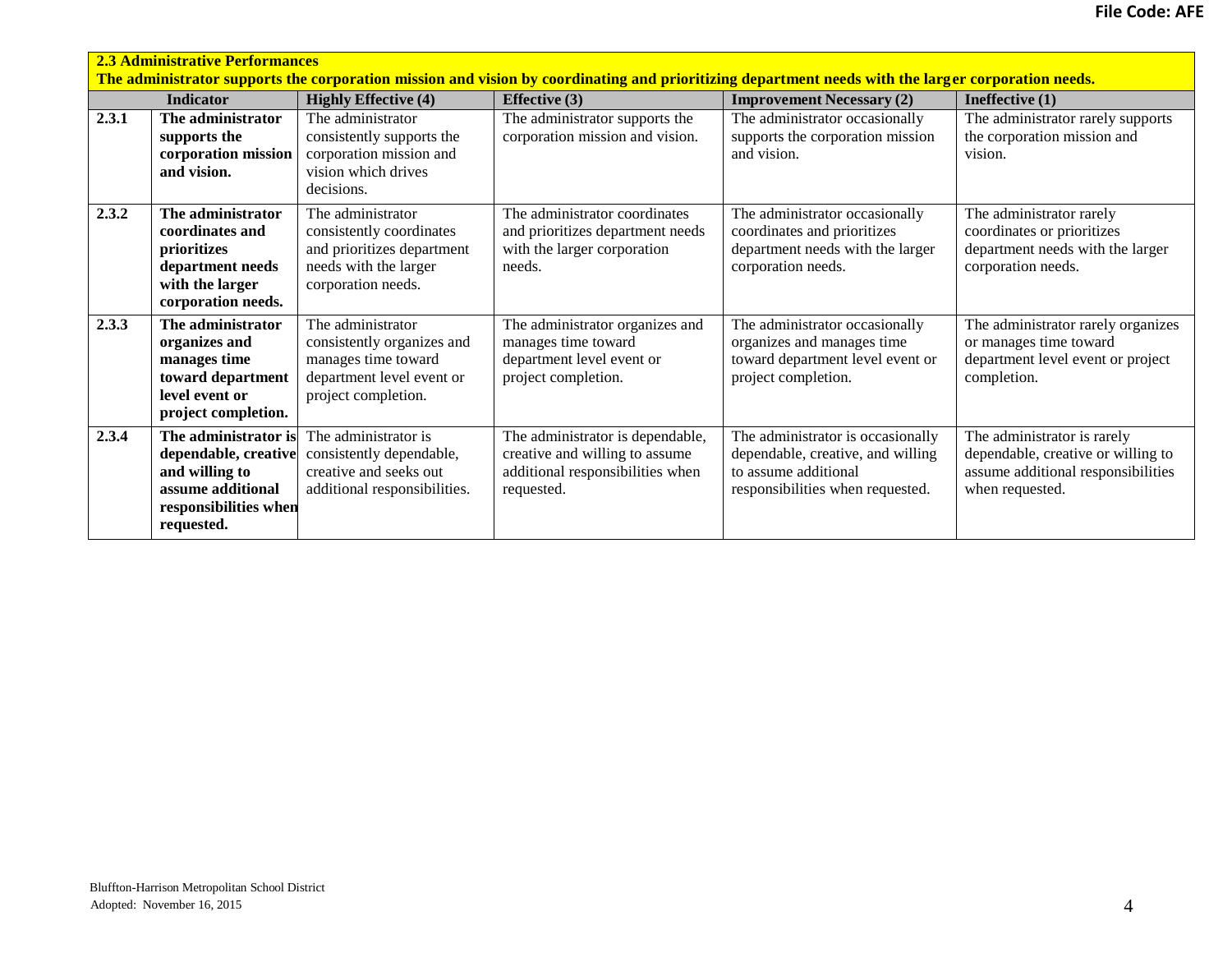# **Bluffton-Harrison Metropolitan School District**

## **Assistant Superintendent Evaluation Metrics**

**November 2015**



Bluffton-Harrison Metropolitan School District Adopted: November 16, 2015